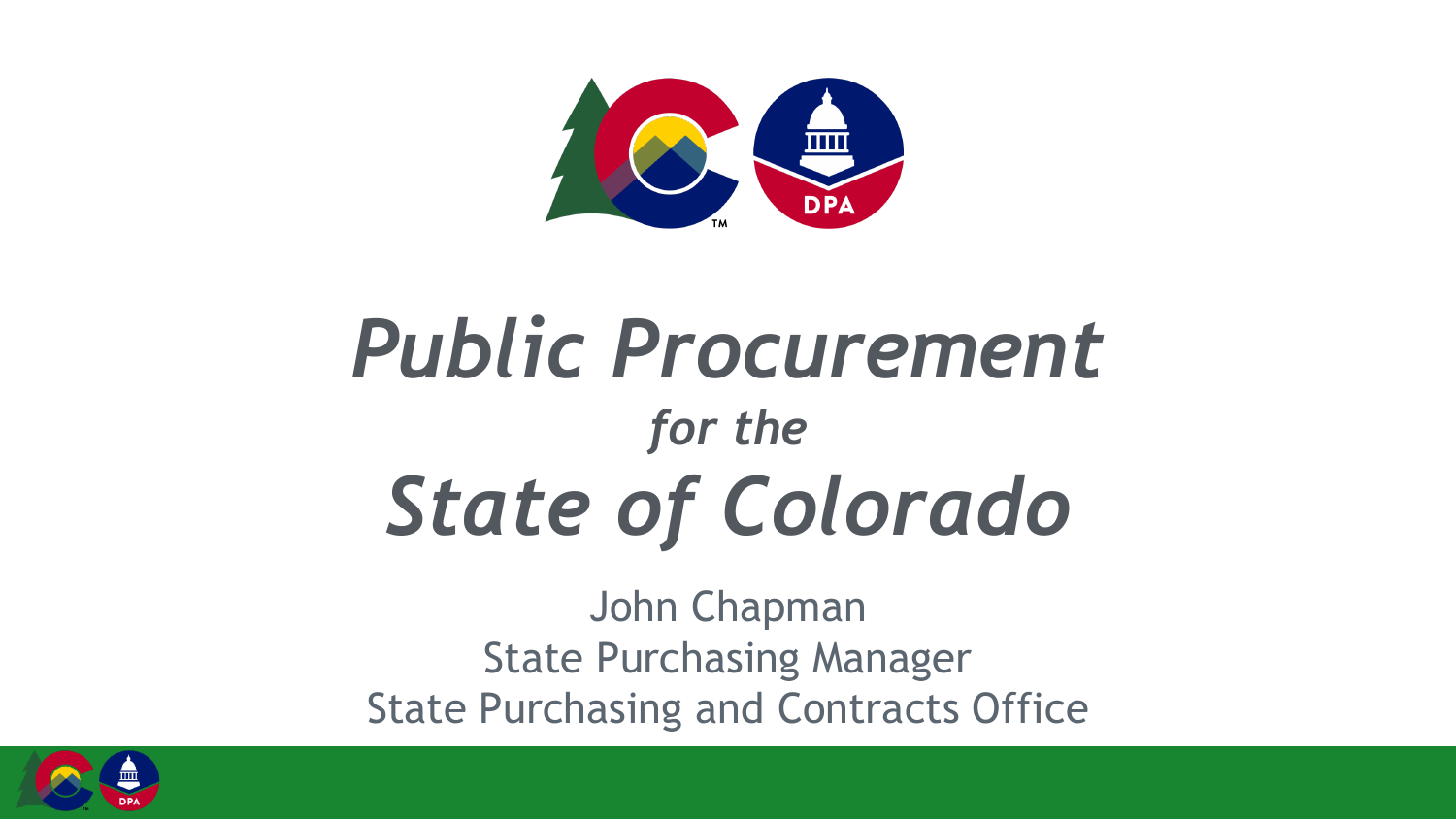Statutory authority for procurement activity

- §24-101-101 through §24-112-101, C.R.S.
- Implementing Rules made by formal rulemaking process

Authority directly vested in Executive Director of Department of Personnel

- Delegated to Chief Procurement Officer
- CPO further delegates limited authority state agencies (decentralized model)

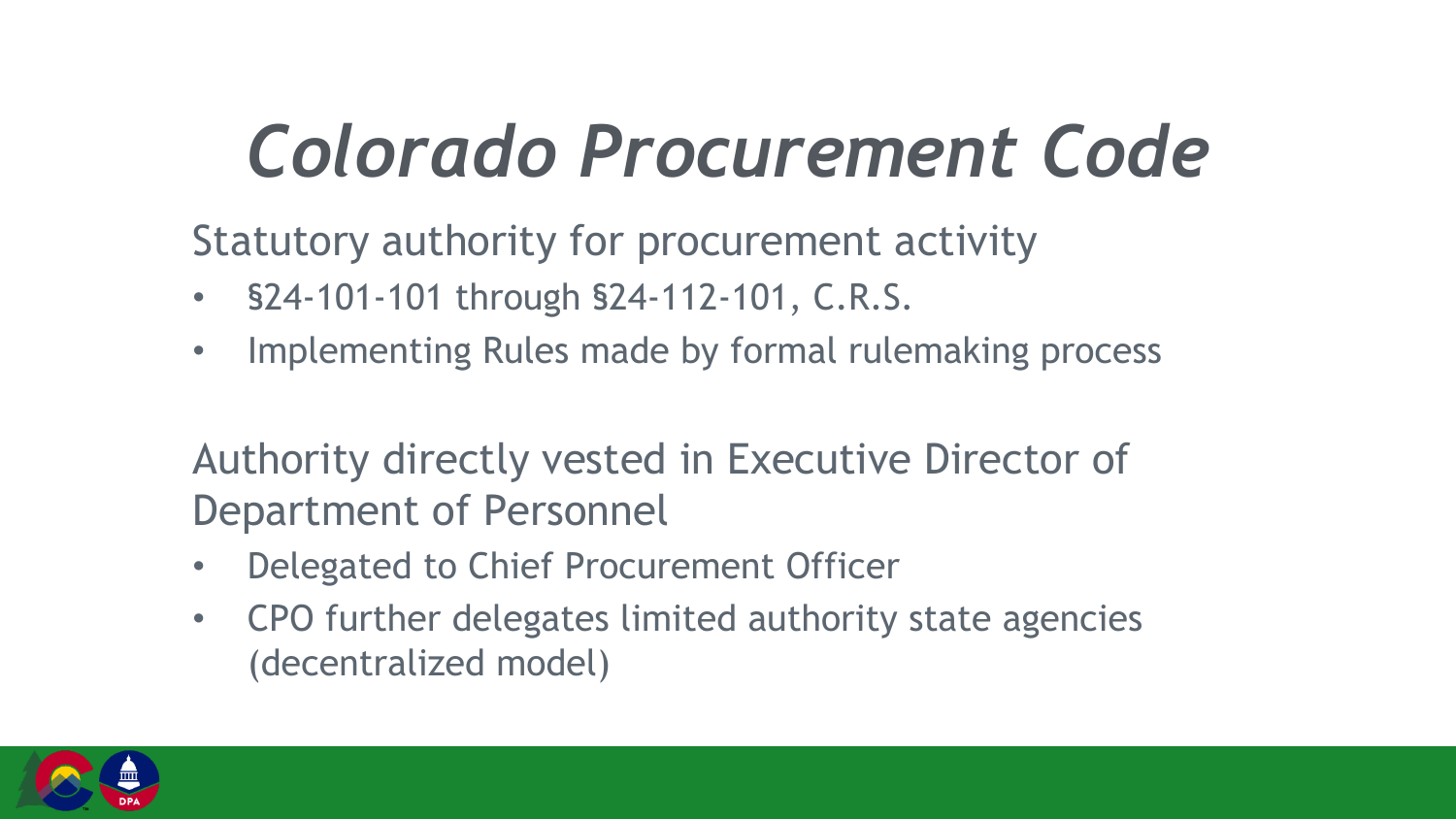#### § 24-101-102 Purpose of the Code

- Simplify, clarify, and modernize law governing procurement
- Provide for increased public confidence in public procurement procedures
- Maximize the purchasing value of public funds;
- Foster effective broad-based competition within the free enterprise system; and
- Maintain integrity of procurement system

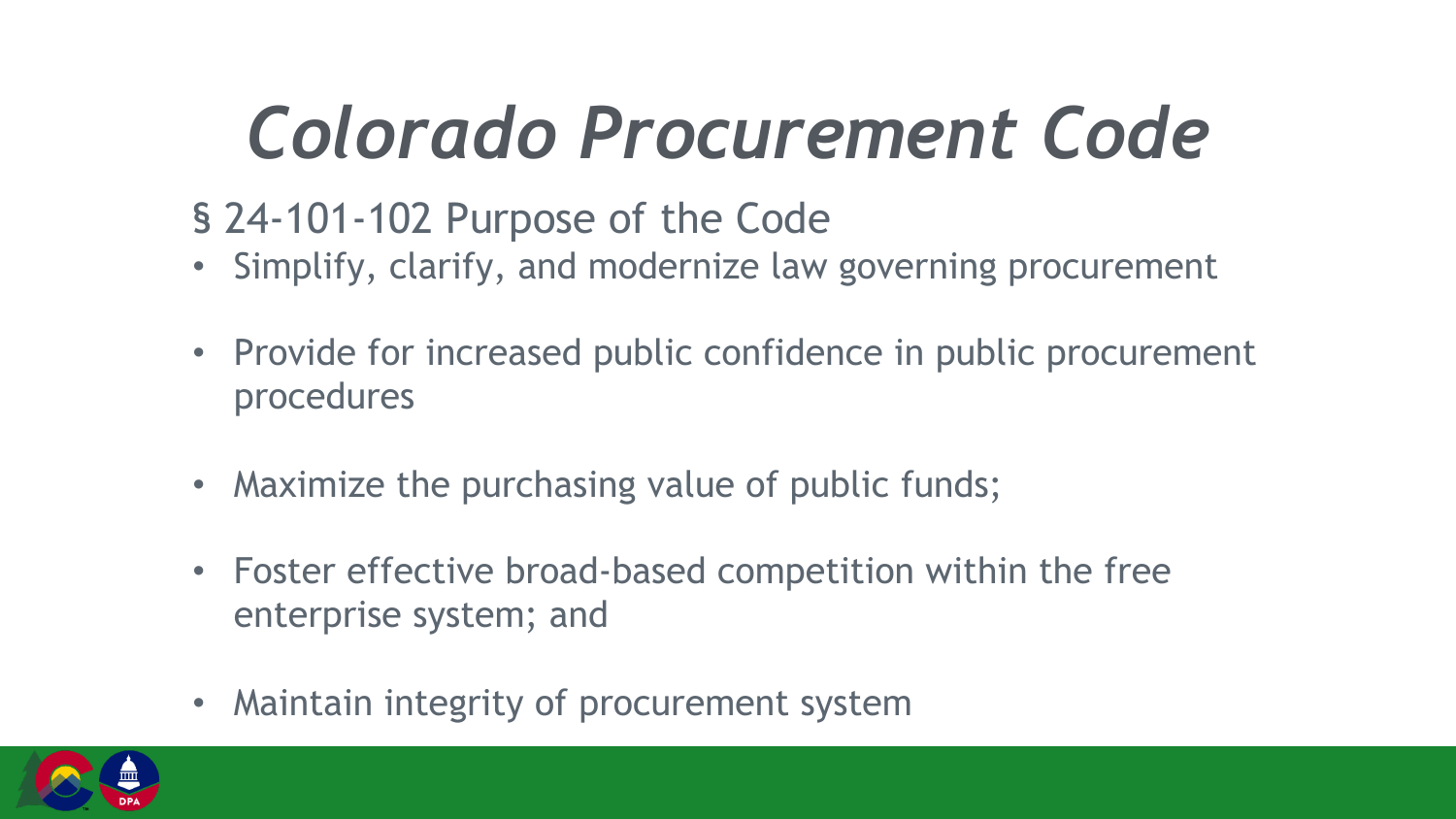Application of the Code §24-101-105 C.R.S.

**Executive branch agencies** when spending public funds for the acquisition of goods and services

Does not apply to :

- Local governments
- Other branches of state government
- Intergovernmental agreements
- **Grants**
- Other specified services

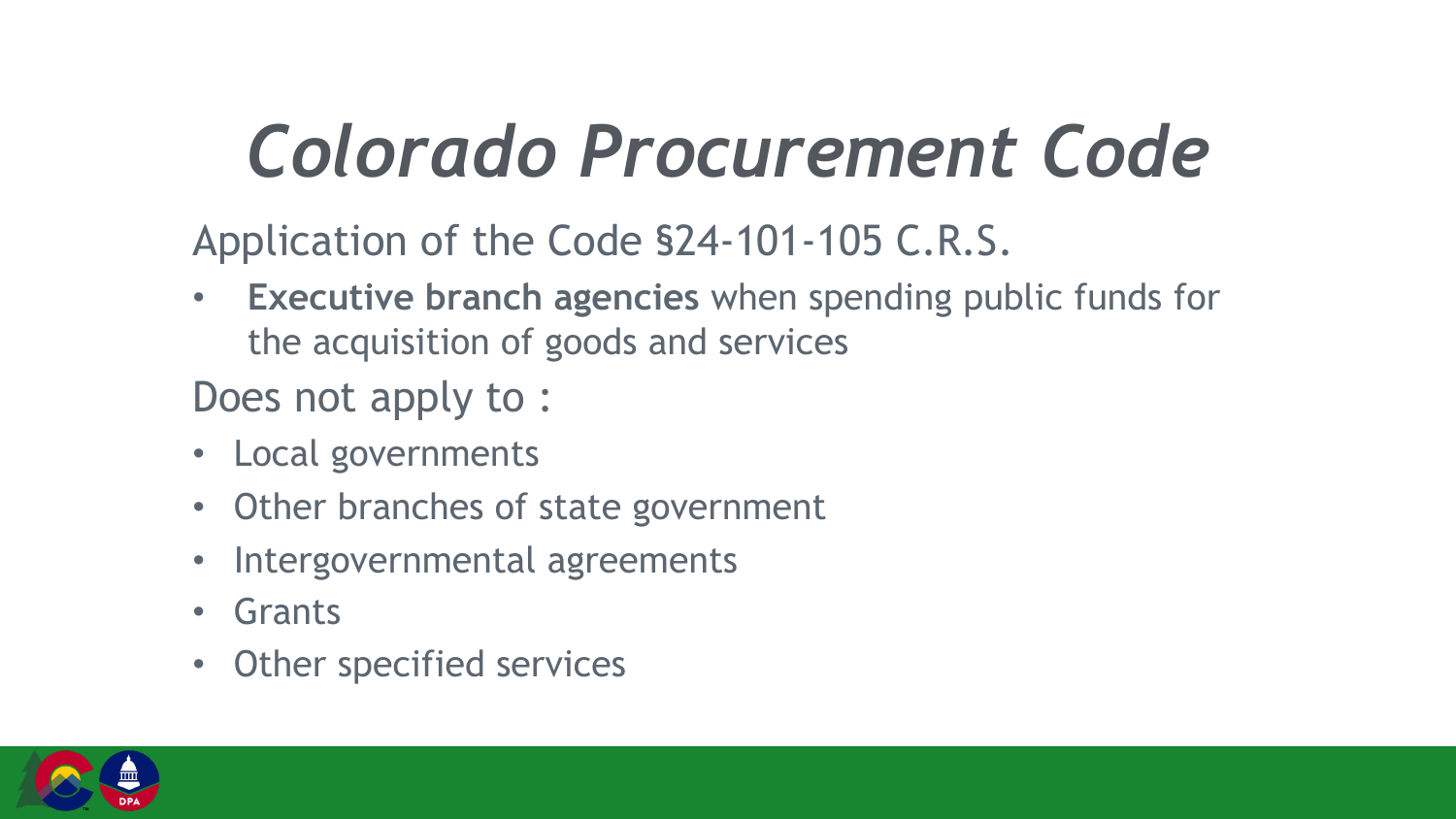#### Contents of the Code and Rules

- Ethics guidelines
- Confidentiality regulations
- Contract requirements
- Contract dispute resolution and procurement protest process
- Methods of vendor selection

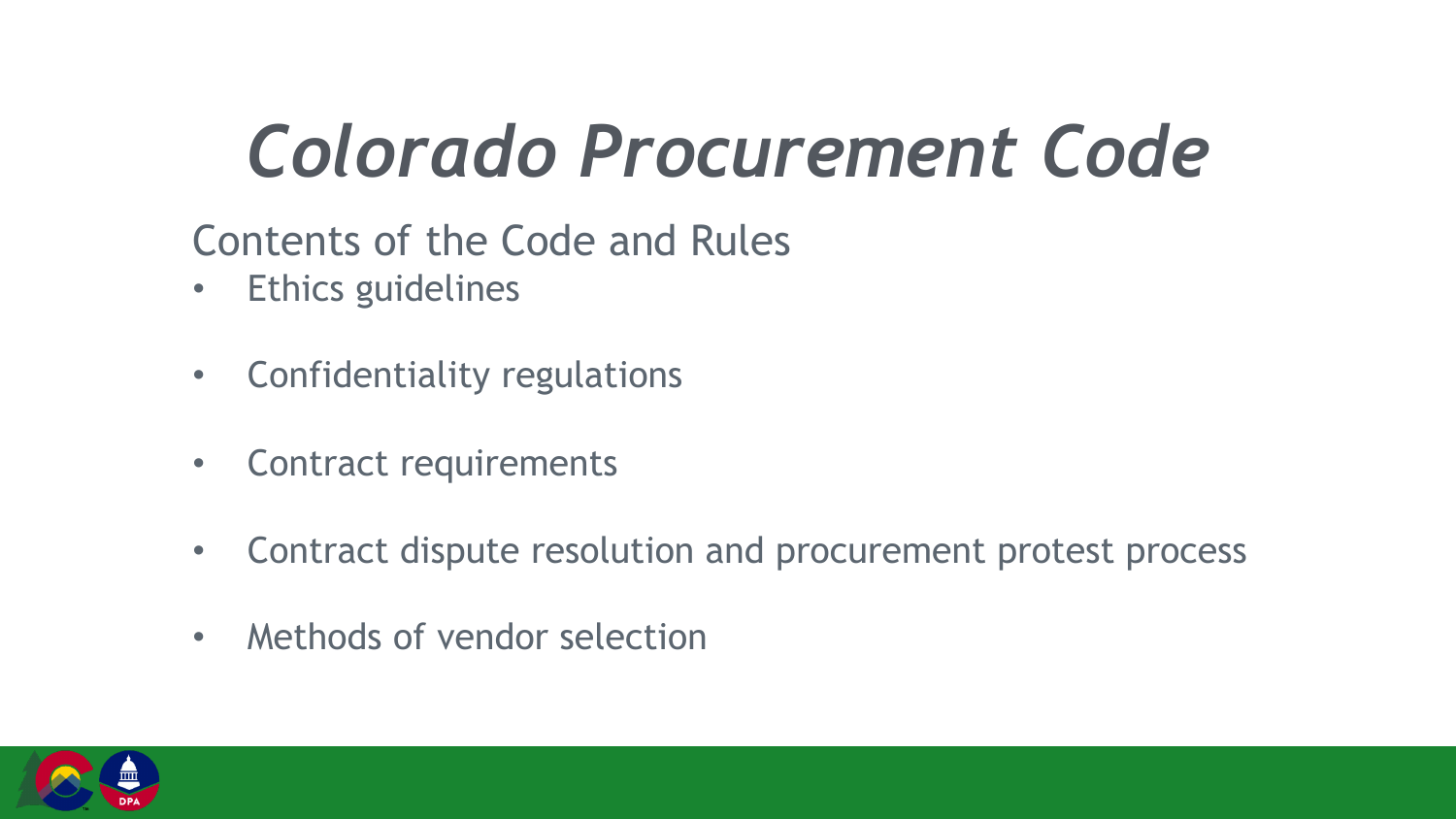## *Methods of Source Selection*

- Limited to the methods provided under the Code and Rules
- Level of competition determined by estimated total cost

| <b>Estimated Cost</b> | <b>Competition</b><br>required | <b>Solicitation Methods Provided Under the</b><br>Code                                  |
|-----------------------|--------------------------------|-----------------------------------------------------------------------------------------|
| $<$ \$25,000          | <b>None</b>                    | Purchase is discretionary.                                                              |
| \$25,000 - \$150,000  | Informal                       | Documented Quote (DQ)                                                                   |
| $>$ \$150,000         | Formal                         | Invitation for Bid (IFB)<br>Request for Proposal (RFP)<br>Invitation to Negotiate (ITN) |

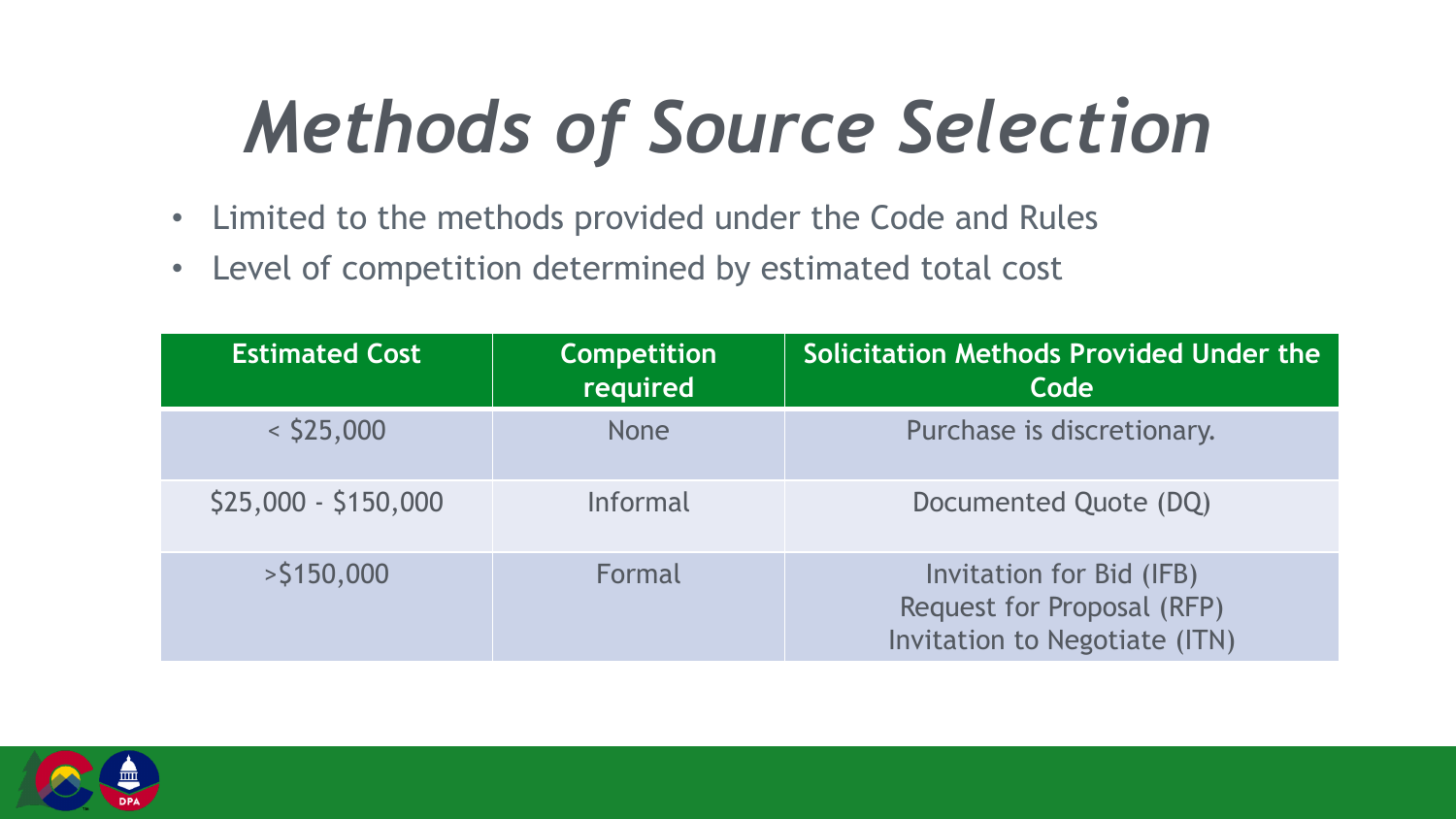Process detailed in §24-103-203 C.R.S and related rules

Solicitation

- Posted for at least 30 calendar days
- Vendors have opportunity to ask questions up to a specified date
- A pre-proposal meeting may be held to provide additional information
- Proposal submission must meet sealed bid requirements

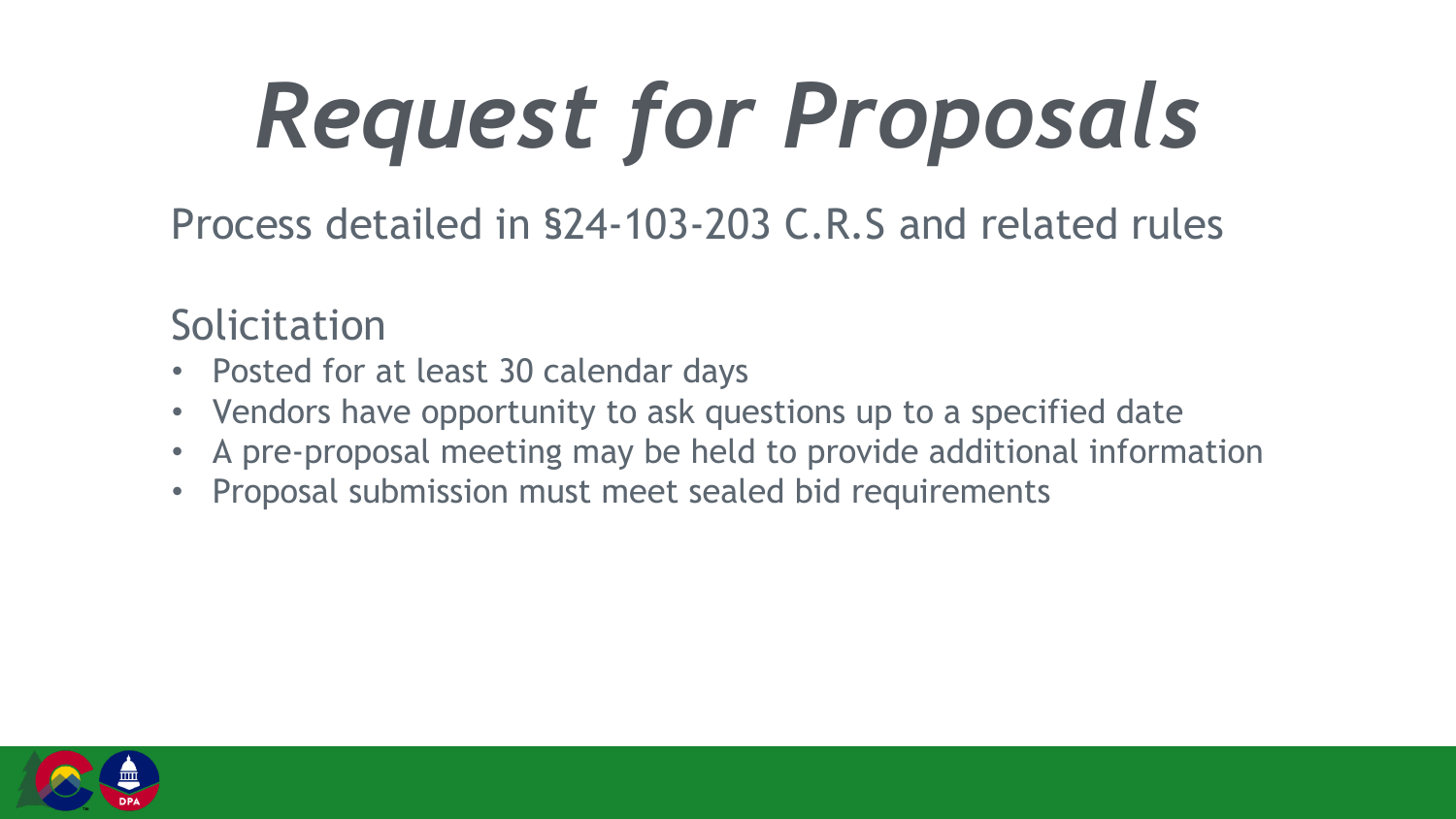#### Evaluation & Award

- Subjective evaluation by a committee
- Based on established criteria
- Solicitation must disclose the evaluation criteria
- Cannot consider factors not specified in the solicitation

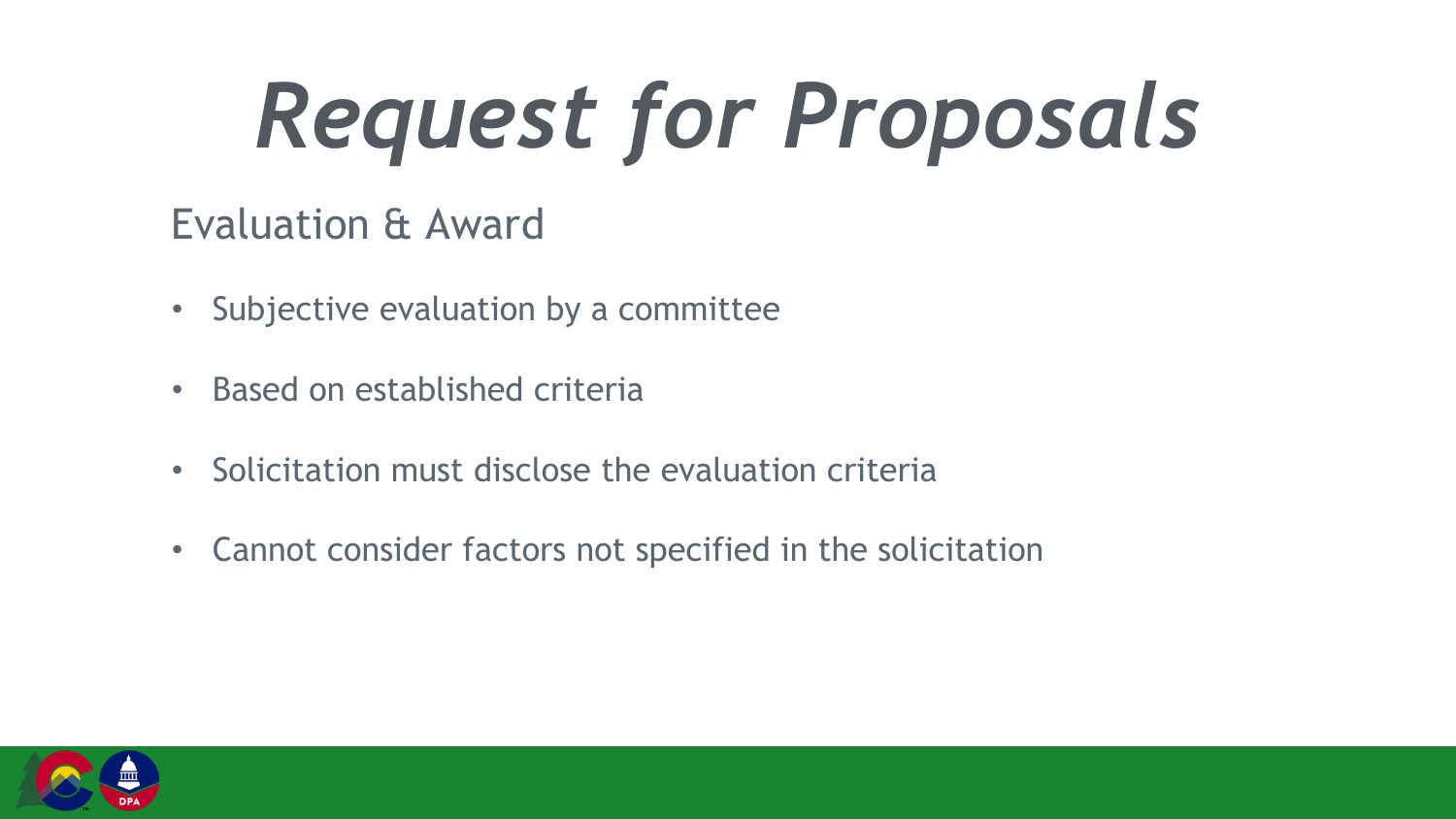#### Evaluation & Award

- Numerical scoring is most common, but other systems are allowed (colors, adjectives, memo)
- Award made to the offeror whose proposal is **most advantageous** to the state, taking into consideration price and evaluation criteria

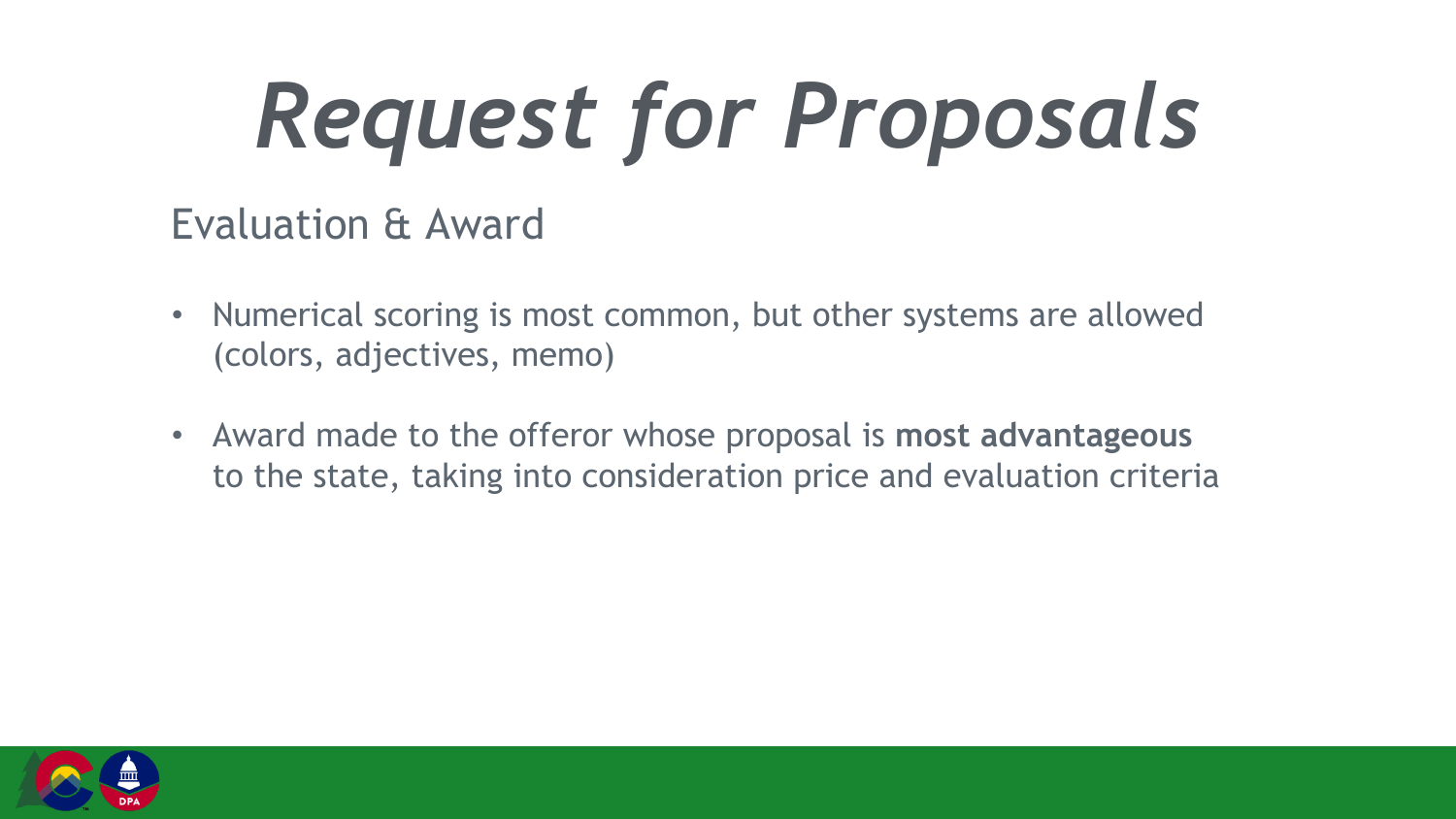#### Confidentiality

- All proposals are confidential until the award is made
- Following award, all solicitation information is subject to the Colorado Open Records Act
- The agency procurement official is responsible for determining any vendor requests for confidentiality

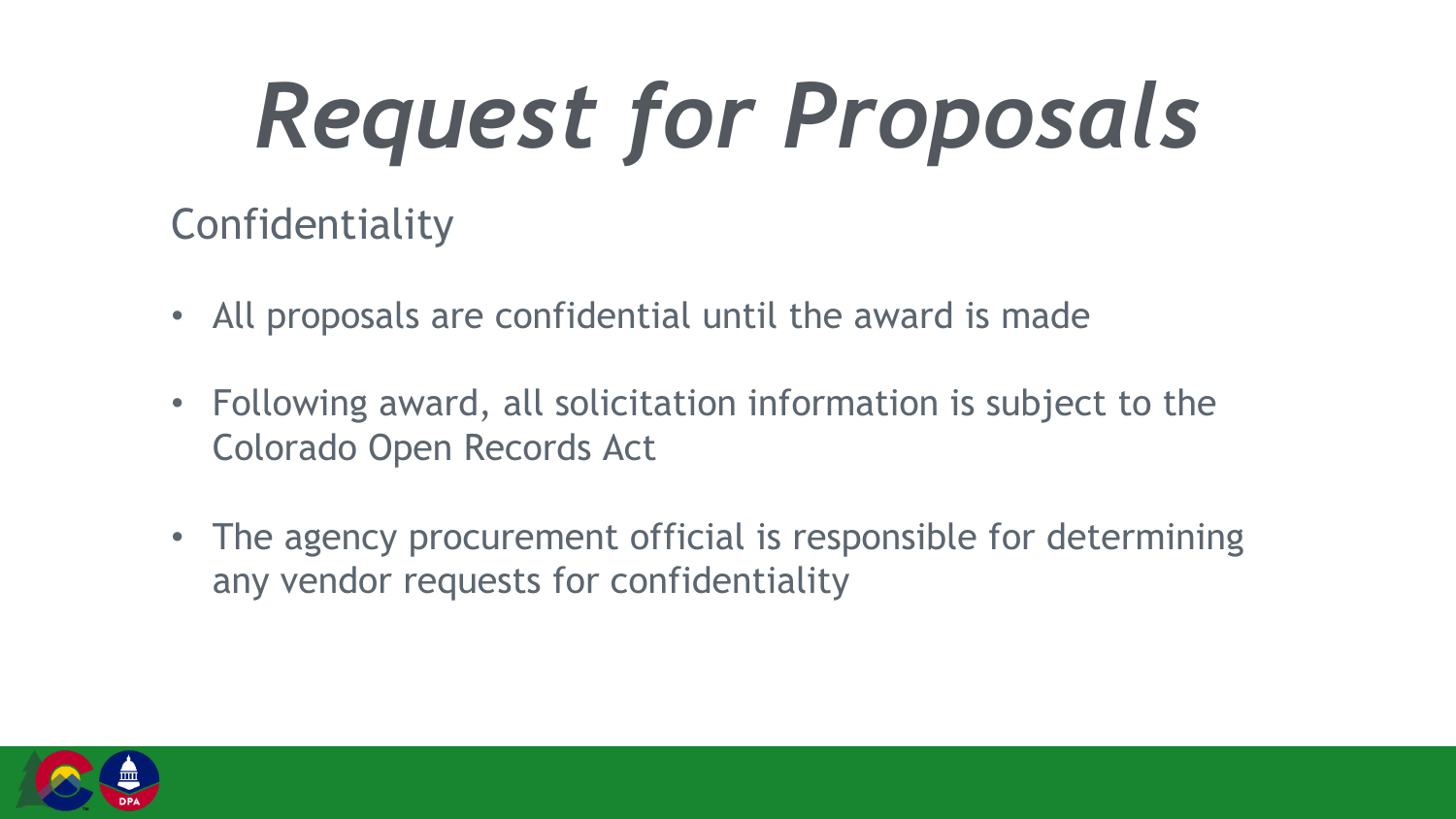Protest & appeal rights

- Any aggrieved party may protest issues related to the RFP or award
- Protest must be submitted to procurement official within ten business days
	- Contract may not be executed until protest is resolved
- Aggrieved party may appeal protest decision to Executive Director of DPA